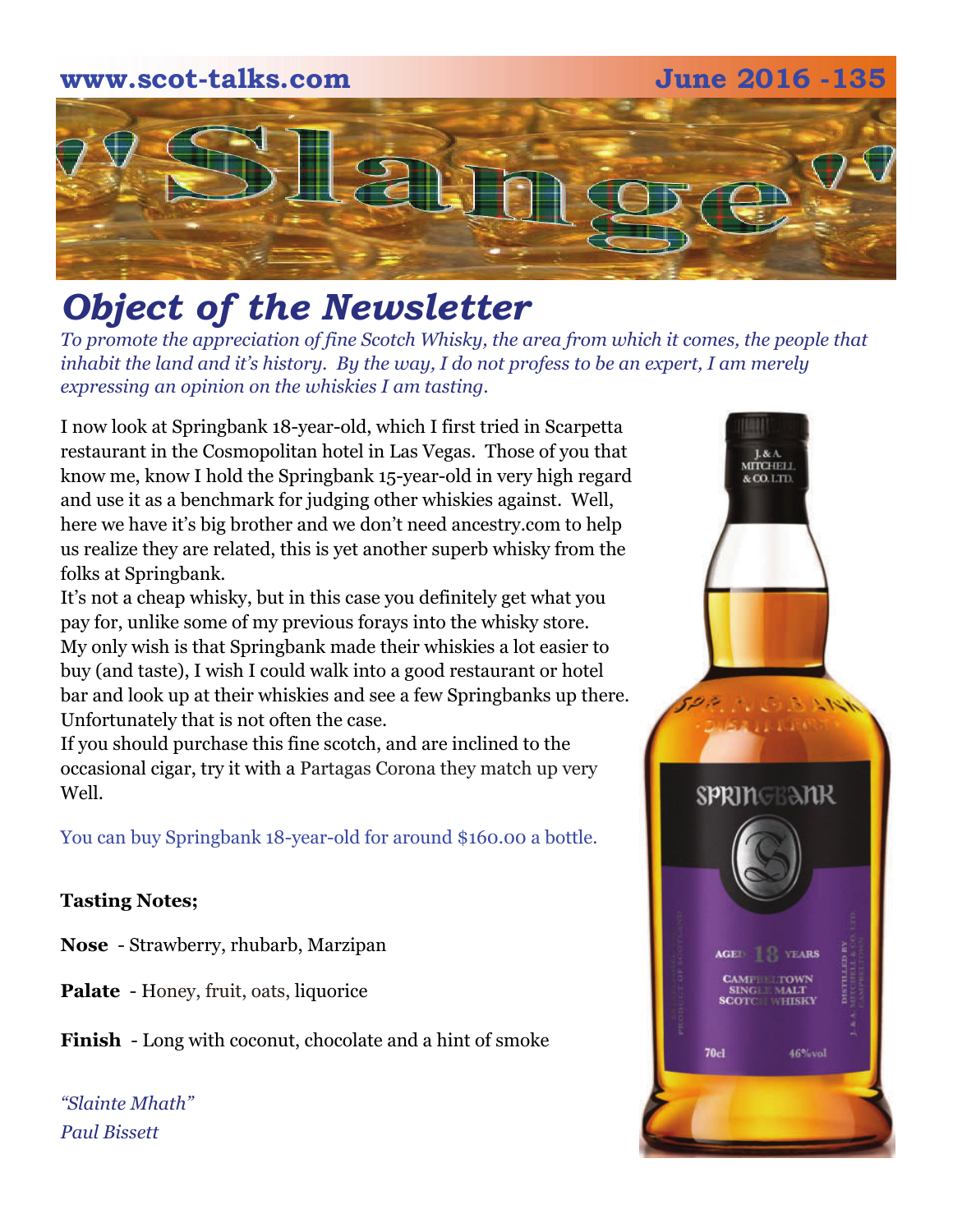

### **Our distillery is located in Campbeltown, a picturesque Scottish town situated at the southern end of the Kintyre Peninsula on the glorious west coast.**

Dividing the Firth of Clyde and the Atlantic Ocean, a sea breeze swirls around the air and a soft Scottish misty glow travels through the town that is rich in heritage, and of course, rich in whisky history.

Once a bustling fishing village and proclaimed 'whisky capital of the world', in times past the sails of vessels could be seen billowing in Campbeltown Loch, while rippling smoke from the chimneys of distilleries filled the sky.

Looking back in time, Campbeltown is unarguably as big a part of the history of whisky as the famous drink itself. Used as a smuggling centre for the most part of the 17<sup>th</sup> and 18<sup>th</sup> century, many a bottle of Scotland's famous liquid was distilled illegally.

Once home to over 30 distilleries, Campbeltown gained a reputation for delivering high quality whisky in the 19th century, something that saw an increased demand from blenders. Much of Campbeltown's whisky heritage can be linked to its location – easy to access by boat and so close to Ireland that the back gardens of homes can be seen with binoculars on a clear summer's day.

Today only three distilleries stand, two of which, Springbank and Glengyle, are owned by J&A Mitchell and Co and run by the fifth generation of the Mitchell family to be involved in the distilling trade.

The wish made in the famous Scottish folk song Campbeltown Loch, 'I wish you were whisky', never was granted – but luckily visitors to Campbeltown today can enjoy a tour of our distillery and toast with a dram that has been produced here at our Scottish home. They can also have the opportunity to take in beautiful scenery and enjoy the many attractions that the town has to offer.

For more on Campbeltown go to; http://www.campbeltown.org.uk

### **A day without sunshine is like, well . . . . Scotland**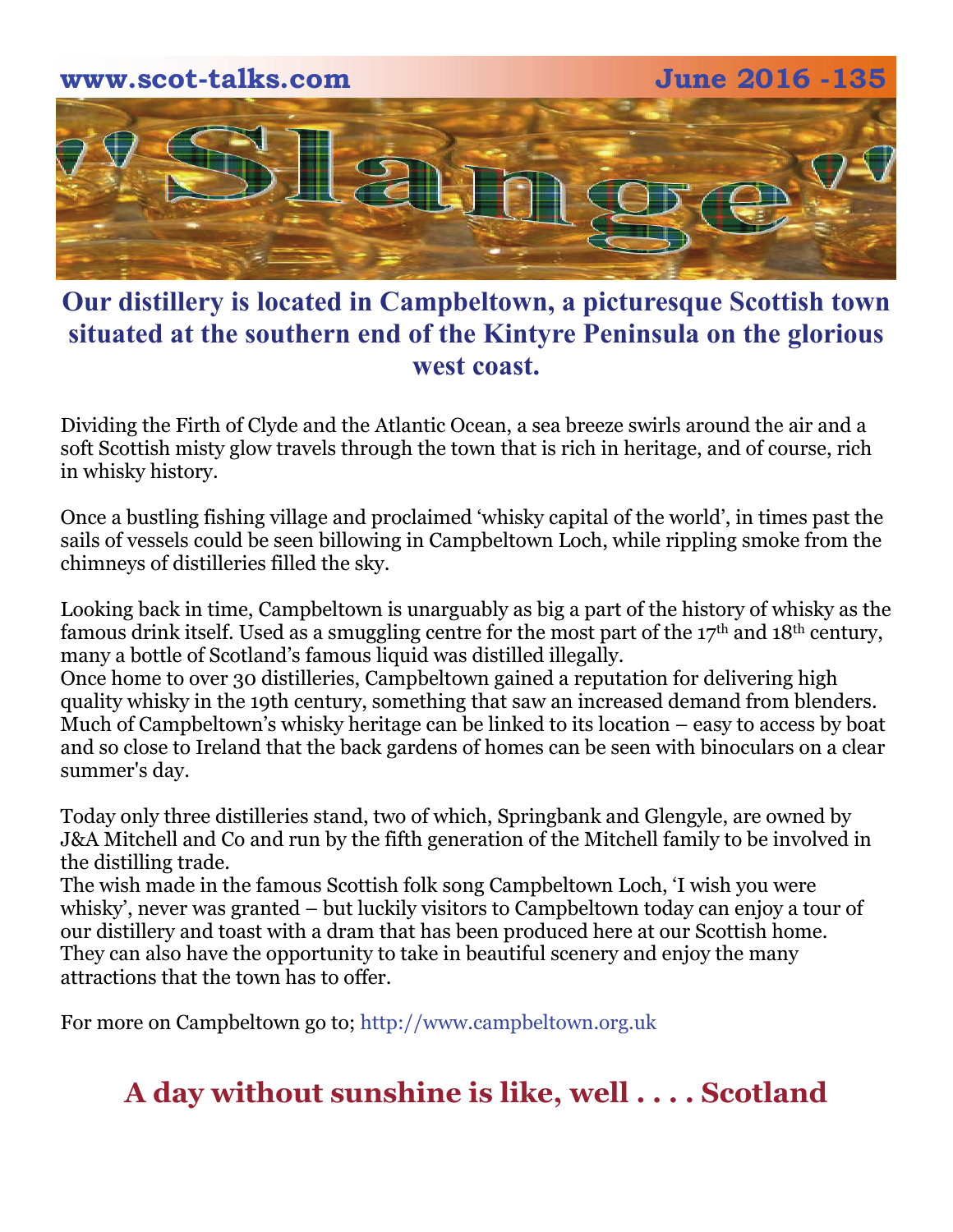# **www.scot-talks.com June 2016 -135**

Below is a simple guide to help you choose your single malt Whisky, and the flavor notes you should expect from it. Being Scottish I recommend you find a likely candidate and try it in a bar before buying the whole bottle. This Issue; Springbank 18-year-old. For more information go to http:// www.springbankwhisky.com



Floral, Herbal, fresh

Nutty, biscuit (cookie), Subtle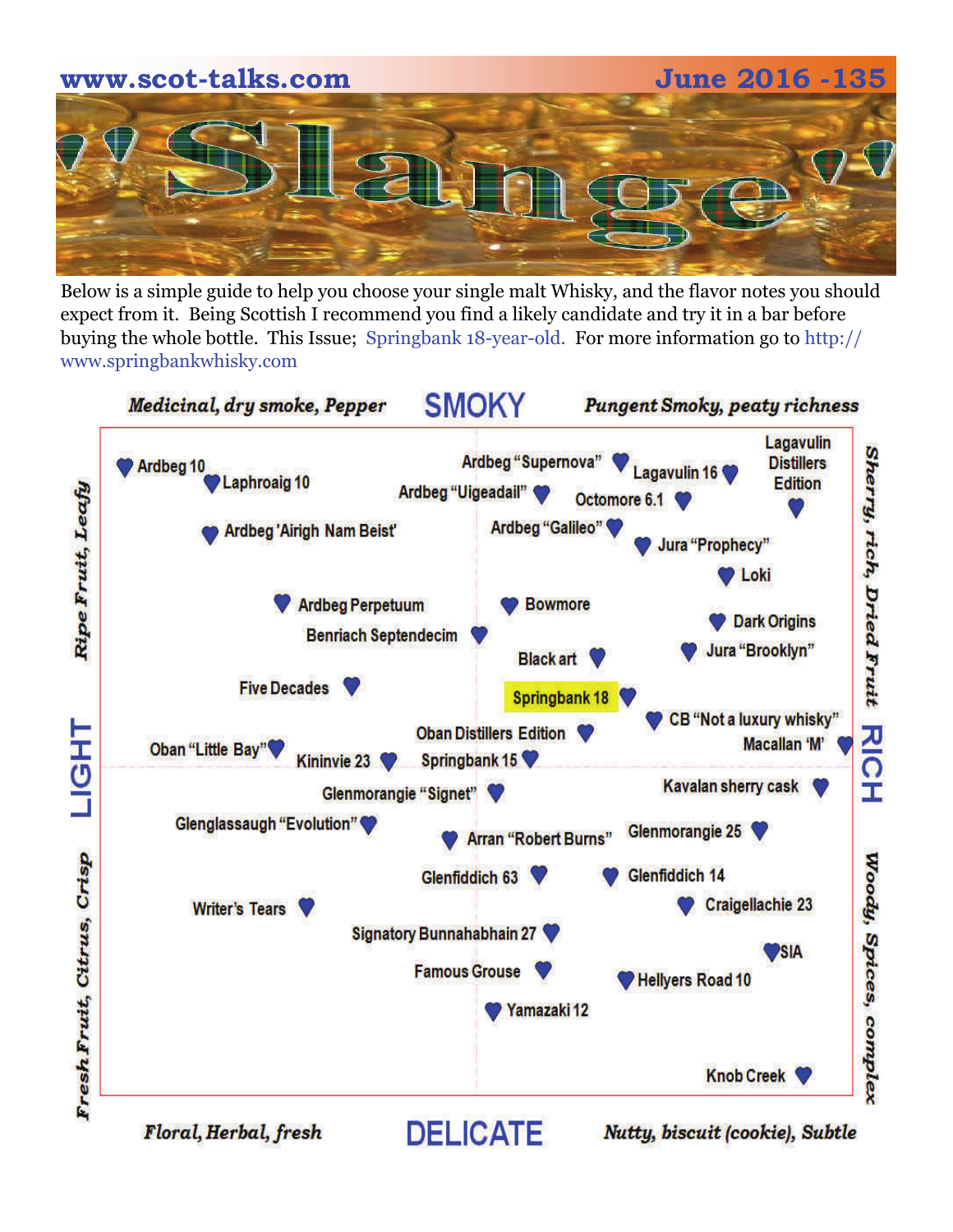

### **Where in Scotland does your surname come from?**

**Over the centuries millions of Scots have left their homeland and spread Scottish names across the globe, but where do these names originate?**  Scotland has a long and rich history dating back thousands of years.



Picture: TSPL/Kirsty Lorimer.